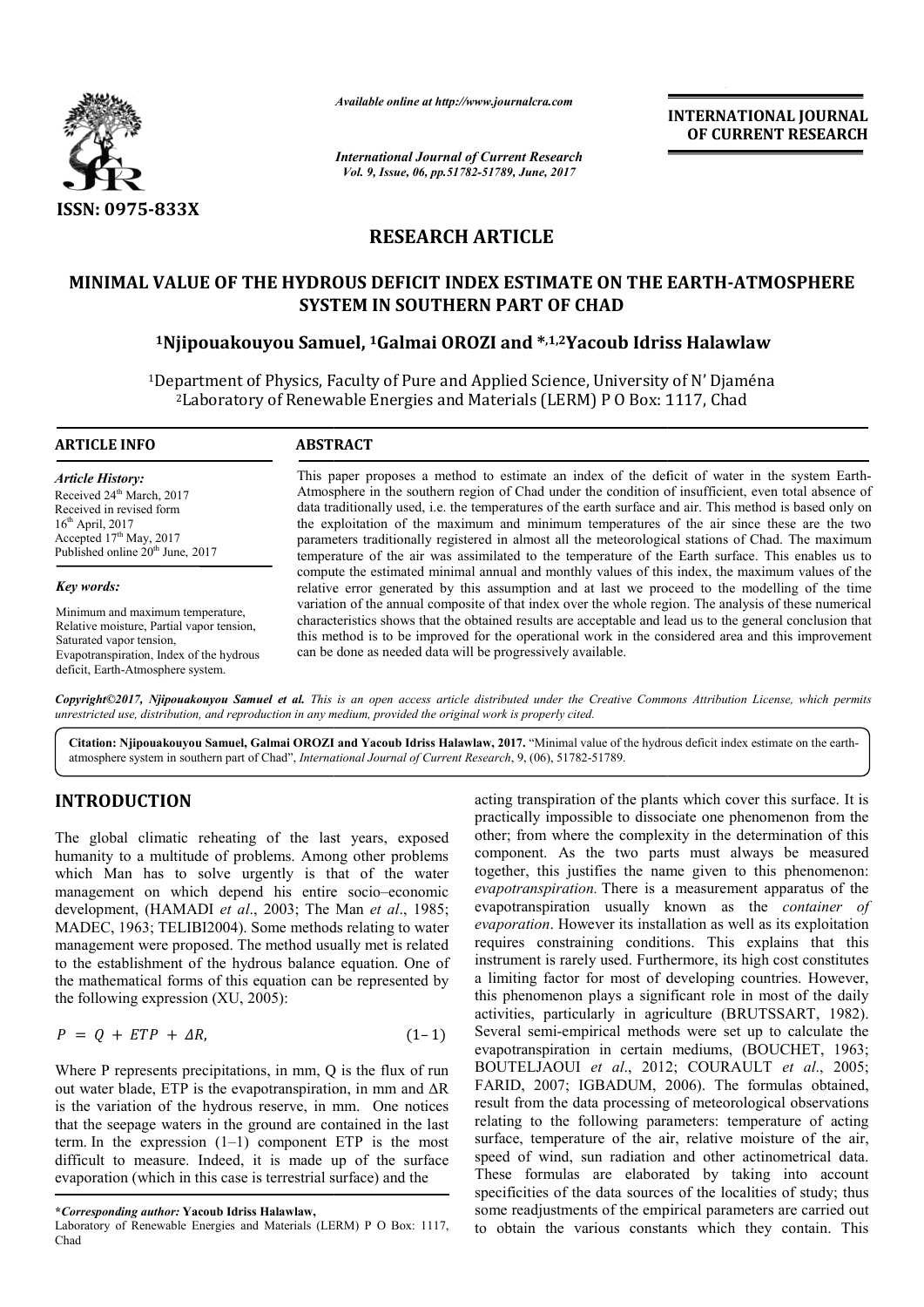explains the fact that the same data lead to different results according to the formula used, (BOUTELJAOUI *et al*., 2012; COURAULT *et al*., 2005; FARID, 2007; XU 2006). These formulas are divided into two great classes according to methodology used, namely the method of radiation and that of mass transfer. Concerning the formulas based on the method of radiation, one meets among other, the following ones, (Benoit, 2003).

- The formula of MAKKING worked out in 1957:

$$
E = 0.77 \frac{\Delta}{\Delta + \gamma} \frac{R_g}{\lambda} + 0.2. \tag{1.2}
$$

- The Turk formula worked out in 1961:

$$
E = \frac{0.015 \frac{T}{T+15} (R_g + 50), \text{ si } f > 50\%,}{T} \tag{a}
$$

$$
\sum_{t=0}^{L-1} 0.015 \frac{T}{T+15} \left( R_g + 50 \right) \left( 1 + \frac{50 - f}{70} \right), \text{ si } f \le 50\%.
$$
 (b)

- The formula of Priestley worked out in 1972:

$$
E = 1.26 \frac{\Delta}{\Delta + \gamma} \frac{R_n}{2.50}.
$$
 (1.4)

- The formula of L INACRE worked out in 1993:

$$
E = (0.015 + 0.00421 + 10 \quad 6z)(0.8R_s \quad 40 + 2.5Fu(T_m
$$
  

$$
T_d)) \quad (1.5)
$$

- The formula of ABTEW worked out in 1996:

$$
E = 0.53 \frac{R_g}{\lambda}.\tag{1.6}
$$

It is noted that all these formulas give the evapotranspiration in mm/day and the abbreviations are as follows.

 $\Delta$  – represents the slope of the saturation curve in hPa/ $\degree$ C and is given by the formula:

$$
\Delta = 33.8639 (0.05904 (0.00738T + 0.8072)2 0.0000342), \qquad (1.7)
$$

In kPa/°C;

 $\nu$ – represents the psychometric constant in hPa/ $\rm ^{\circ}C$  and is given by the formula:

$$
\gamma = 0.00163 \frac{P}{\lambda},\tag{1.8}
$$

in kPa/°C;

 $R<sub>g</sub>$  – represents the total radiation in cal/cm<sup>2</sup>/day;

T – represents the temperature of the air in  $\mathrm{^{\circ}C};$ 

 $R_n$ – represents the Net radiation in cal/cm<sup>2</sup>/ day and is given by the formula of RIOU:

$$
R_n = R_g(1 \quad \alpha) \quad \sigma T4 \ (0.4 \quad 0.05\sqrt{e})(0.5 + 0.5\frac{s}{s_0}), (1.9)
$$

With  $\alpha$  = 0.04 which is the albedo free face,  $\sigma$  – the Boltzmann constant, S – duration of the sun radiation observed,  $s_0$ – maximum duration of the sun radiation (theoretical);

 $\lambda$  – represents the latent evaporation heat and is given by the formula:

$$
\lambda = 595 - 0.51T, \tag{1.10}
$$

In MJoules/kg;

f – Relative moisture of the air in  $\%$ ;

 $T_m$  – the average temperature of the air in °C;

 $T_D$  – the temperature of the Dew Point in °C;

F – Represents the decrease with the altitude of the density of the air and is given by the formula:

$$
F = 1 - 8.7 \cdot 10 \quad 5z \tag{1.11}
$$

P – Represents the atmospheric pressure (in hPa) and given by the following formula according to altitude:

$$
P = 1013 \quad 0.1055z, \tag{1.12}
$$

Where z is the altitude in meter;

*u* is the speed of the wind in m/s.

It is obvious that the formulas based on the method of radiation are not easily exploitable in our developing countries because they contain parameters which are not observed locally due to the absence of suitable equipments which are excessively expensive and the lack of qualified personnel in the majority of stations. These parameters are in instance the total and net radiations. Some of these parameters can be given starting from the knowledge of the temperature of the air, of the air relative moisture, the atmospheric pressure, the vapor tension in the air. But it should be said that many of our stations do not take them into account in their observations for aforesaid reasons. Concerning the formulas based on the method of mass transfer, the following ones are often used, (Benoit, 2003, SAIDATI *et al*.. 2006).

The formula of Dalton worked out in 1802:

$$
E = a(Es - Ea), \tag{1.13}
$$

With  $a = 15$  for a not very deep lake and  $a = 11$  when it is deep.

The formula of Fitzgerald worked out in 1886:

$$
E = (4.0.199u)(Es - Ea), \tag{1.14}
$$

Where *u* is the speed of the wind in inches/hour

The formula of Meyer worked out in 1915:

$$
E = 11(1 + 0.1u)(Es - Ea), \qquad (1.15)
$$

The formula of Horton worked out in 1917:

$$
E = 0.4 (2 \quad e \quad 2u(Es - Ea)), \tag{1.16}
$$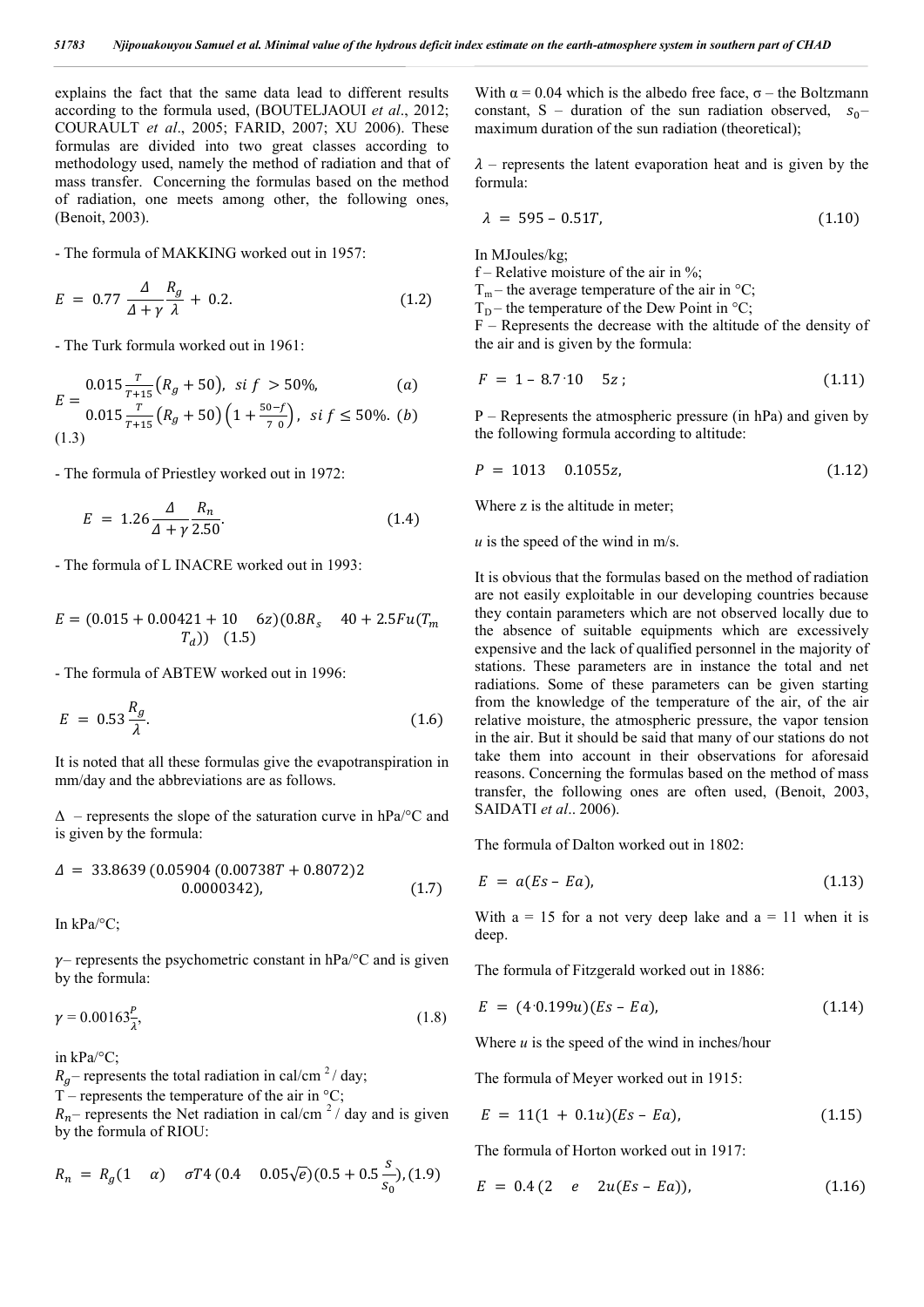The formula of Penman worked out in 1948:

$$
E = 0.30 (1 + 0.2u)(Es - Ea), \qquad (1.17)
$$

The formula of Romanenko worked out in 1961:

$$
E = 0.0018 (Ta + 25)2(100 f), \qquad (1.18)
$$

*Ta* is the temperature of the air and *f* its relative moisture in %.

It must be noted that all these formulas give *E* in mm/month and that almost all formulas contain the difference  $E<sub>S</sub> -Ea$ where  $E<sub>S</sub>$  is the vapor saturation tension determined from the temperature of acting surface (here terrestrial surface) and  $E_a$  – the vapor tension determined from the temperature of the air. Almost all are related to the wind speed. It is thus clear that these two factors play a determining role in this method. Last, the exploitation of these formulas may be performed by personnel with elementary knowledge. Their realization requires only knowledge of three parameters, namely the temperatures on the acting surface and of the air, and the wind speed. And these parameters are observed in many stations of our developing countries although their time series are not always regular in certain localities. This explains why the authors of this article based their analysis on the method of mass transfer to estimate the minimal value of the index of the hydrous deficit of the Earth-Atmosphere system in order to compute the evapotranspiration in the localities of the zone of study. As  $E_s - E_a$  is given starting from the temperatures of two different bodies: Earth and air, and that this difference is similar to that of the formula of computation of the deficit of vapor saturation in the air, the authors called it index of the hydrous deficit of the system Earth-Atmosphere on which this work is based.

It is obvious that this index is an always positive quantity and its value is higher, the more the phenomenon of evapotranspiration is intense in the locality considered. For the calculation of the evapotranspiration, FAO (UN Food and Agriculture Organization) recommends for instance, the use of the two following formulas, without reference to the zone of study, namely the formulas of Penman-Monteith and Hargreaves which are given respectively by the following expressions:

$$
E = \frac{\Delta(R_n - G) + \rho c_p \frac{(E_s - E_a)}{r_a}}{\Delta + \gamma (1 + \frac{r_s}{r_a})},
$$
(1.19)

$$
E = 0.0023 \frac{R_a}{2.45} (T_m + 17.8) \sqrt{T_a}, \qquad (1.20)
$$

where  $G$  is the heat flux of Earth,  $\rho$ – the average density of air,  $c_p$ -the specific heat of the air at constant pressure,  $r_a$ -the aerodynamic resistance of the air,  $r_s$  the resistance of vegetable cover,  $R_a$ – extraterrestrial radiation in MJoules/(m<sup>2</sup> .day) and given by the formula:

$$
R_a = 37.6dr \text{ (oms-sinf-sindd}+ cosf \text{ cos} dd \text{ sinoms}) 23.89.4.186.10
$$
  
2,

 $(R_a$  Must be expressed in evaporation equivalent, i.e. in mm/day),

 $F = \frac{\pi}{180}$ - latitude in radians,

 $dr = 1 + 0.033cos(0.0172day)$  distance Eart  $Sun dd = 0.409sin(0.0172 + doy 1.39) -$ 

Solar declination is  $oms = arctan(\frac{-nn}{\sqrt{-nnnn+1}}) + 1.5708$ – half of the duration of the day;  $nn = ( tan(0.2115)tan(dd)) - solar angle at dawn/$ twilight  $Tm = \frac{T_{max} + T_{min}}{2}$ ,  $Td = Tmax$   $Tmin$ , where  $T_{max}$ and  $T_{min}$  are respectively, the maximum and minimum temperatures of the air.

As one can notice it is not easy to use these two formulas because one needs to know many parameters which are not often given in our developing countries. One notes that the values of some of these parameters presented in specific tables are available in hydro- meteorological services of various countries. However, their exploitation is not always easy because much of intermediate calculations and interpolations have to be carried out. This is not easy for our not qualified personnel very often accustomed only with elementary operations. It is thus imperative to work out a simplified, requiring little of data and exploitable methods in our developing countries in general, and in the zone of study in particular. The principal assumption is as follows. The temperature of terrestrial surface is always higher than that of the air. And the more one moves away in altitude, the more temperature of the air decreases. As no meteorogical station in the zone of study has data on the temperature of terrestrial surface, we compared this one to the maximum temperature of the air. Being given that this maximum temperature of the air would be equal to that of terrestrial surface (in the zone of study), it is obvious that the results obtained could be regarded only as the minimal values of the index of the hydrous deficit of the system in question. It is clear that this approach will be gradually improved as far as the data of observations allow it. Our work is structured as follows. The second paragraph is devoted to materials and methods. It comprises three parts, namely: weather data, the methodology and the calculation algorithm. The third paragraph presents the results and their analyses. Here two components are examined, namely the annual and monthly estimates of the index of the hydrous deficit of the system Earth-Atmosphere. A conclusion

#### **Data, methodology and computations algorithm**

comprising some recommendations and prospects closes this

#### **Data**

paper.

### **Geographical location**

The area of study lies between 15.0°-21.5°E and 8.0°-14.0°N. It is characterized by sudanian climate. According to not published documents of the Ministry of Environment and Water of Chad (MEW), one records an average of 800 mm to1200 mm of rain fall per annum, with a yearly absolute maximum temperature of the air around 45.0°C and a maximum relative moisture of the air close to 96%. The coldest period of the year generally extends from December to February with 11.0°C-22.0°C and the hotter from Mars to June with 39.0°C-45.0°C. During these last decades, this climate experiences some evolutionary degradation. Indeed, according to the same source, the rainy seasons are reducing year after year whereas the thermometers record increasingly high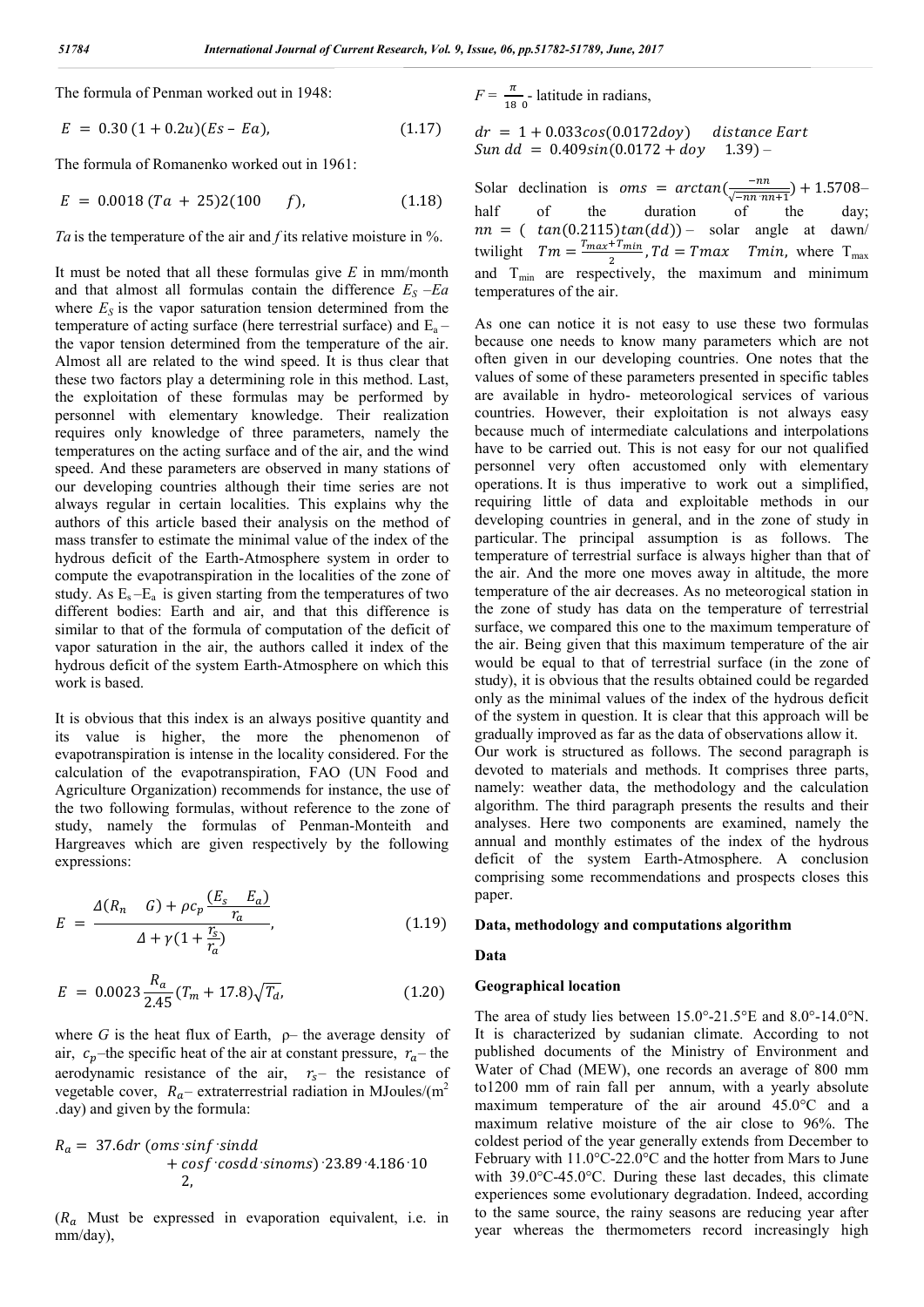temperatures, exceeding 50.0°C during the period from April to June in some cities of the country, N'Djamena for instance.

#### **Meteorological data**

From 1975 to 2008, Chad practically did not know peace. This generated many problems among others the following: a weak cover of the country in weather observation stations a personal that does not possess the required qualification, especially in the countryside, very irregular time series of the data, and certain observations are not carried out for lack of measurement apparatus. The examination of the country's that does not possess the required qualification, especially in the countryside, very irregular time series of the data, and certain observations are not carried out for lack of measurement apparatus. The examination of th and moisture of the air cover more or less regularly some localities, in particular in the southern part of the country. We exploit these data. They are not firsthand data. They have been submitted already to some digital processing and are presented in the form of tables on monthly and annual averages. They cover different periods which vary from 10 to 35 years, according the station concerned. These localities are: Abéché, Mongo, Bokoro, N'Djamena, Bongor, Laï, and Sarh.

Figure 2.1 Presents geographical position of the stations.



**Figure 2.1. Localities of study**

### **Methodology**

The formulas allowing estimating the evapotranspiration of a given surface on the basis of the method of mass transfer can be summarized by the following expression, (BRUTSSART, 1982):

$$
W = \alpha f(u)(Es - Ea) \tag{2.1}
$$

where  $W$  is the speed of evapotranspiration, generally in mm/day,  $\alpha$ – an empirical coefficient,  $f(u)$  – a function of wind speed  $u$  in m/s,  $E_S$  – the vapor saturation tension determined from the temperature of acting surface, in  $hPa$ ,  $E_a$ — the partial vapor tension determined from the temperature of the air, in hPa*, ES-Ea* is the hydrous deficit of the Earth Earth-Atmosphere

system. The larger this last is, the more  $W$  is significant. One notes that all the terms of formula  $(2.1)$  are positive. Knowing that the data on the temperature of terrestrial surface being lacking, they will be replaced by those of the maximum temperature of the air. This one generally varies in the range of 40.0°C-50.0°C. As there is no meteorogical station that recorded a temperature above 65.0°C, we assume that the temperature of terrestrial surface in the zone of study does not exceed this value and it varies in the range  $40.0^{\circ}$ C-65.0°C. cking, they will be replaced by those of the maximu mperature of the air. This one generally varies in the range  $0.0^{\circ}$ C-50.0°C. As there is no meteorogical station the corded a temperature above 65.0°C, we assume that on the earth-atmosphere system in southern part of CHAB<br>The larger this last is, the more *W* is significan<br>all the terms of formula (2.1) are positive. Kn dall<br>the of the outperfact of the mass of the mass of the of<br>the

#### **Computations algorithm**

The Clausius–Clapeyron equation which establishes a relation between temperature and the vapor saturation tension may be written in the form:

$$
Ln\left(\frac{E}{E0}\right) = \left(\frac{LO}{R}\right)\left(\frac{1}{T0} - \frac{1}{T}\right),\tag{2.2}
$$

Where  $T_0$  and  $E_0 = E(T_0)$  are initial values of the temperature and of the vapor saturation tension of water, in Kelvin and hPa respectively, T and E=E (T) the same parameters with an unspecified temperature T, constant  $R=460 \text{ KJ/(Kg. K)}$  is the universal ideal gas constant. Where  $T_0$  and  $E_0 = E(T_0)$  are initial values of the temperature and of the vapor saturation tension of water, in Kelvin and hPa respectively, T and E=E (T) the same parameters with an unspecified temperature T, constant

From  $(2.2)$ , one obtains the following practical formula,

$$
E = E0 \cdot \frac{108.61503t}{273.15 + t},
$$
\n(2.3)

Obtained by posing  $T_0 = 273.15$  K,  $L_0 = 2.5 \cdot 10^6$  J/Kg, T – the temperature in  $^{\circ}$ C and E<sub>0</sub> = 6.10753 hPa.

One the basis of  $(2.3)$  and by taking into account the above expressions, we have:

$$
Es = E0 \cdot 108.61503t \max / (273.15 + t \max),
$$
  
\n
$$
Ea = E0 \cdot 108.61503t \min / (273.15 + t \min) \tag{2.4}
$$

Knowing the relative moisture value f of the air:

$$
f = \frac{ea}{Ea},\tag{2.5}
$$

One obtains the value of the vapor tension of water in the air:

$$
ea = Ea \cdot f. \tag{2.6}
$$

One deduces from it finally the estimate of the required index of the hydrous deficit of Earth-Atmosphere system Atmosphere system

$$
Es - ea. \tag{2.7}
$$

Finally the  $40.0^{\circ}$ C-65.0°C interval is divided into smaller intervals of 5.0°C each, and in each one it is carried out a year analysis of the maximum error generated by this approach, in the estimate of the saturation vapor tension of water starting from the temperature of terrestrial surface.

### **RESULTS AND DISCUSSION**

The minimal annual average values of the index of the hydrous deficit of Earth-Atmosphere system are presented in Table 3.1.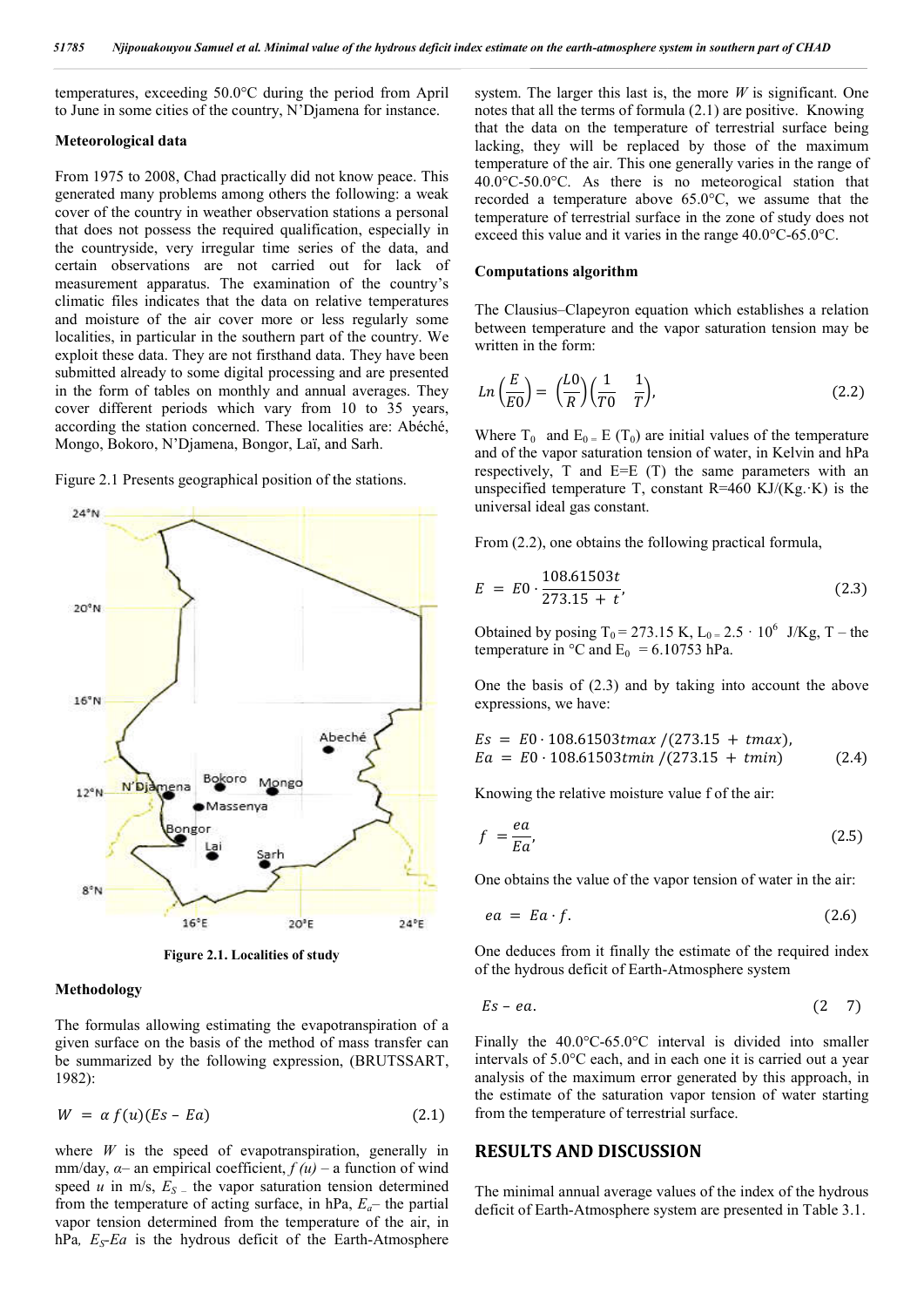This reveals that for all the localities of study these values are varying between 40.00-74.00 hPa, except for the localities of Sarh where they vary between 2.93-50.00 hPa and Mongo where they oscillate between 19.00-25.00 hPa towards the end of the period of study (1998-2002). The highest value is 73.67 hPa was recorded in Laï in 1996, the smallest value 2.93 hPa, in Sarh in 1992. In all the localities, this parameter vary year by year in saw teeth, with alternative amplitudes: 26.21 hPa for Abéché, 33.61 hPa for Laï, 42.36 hPa for Mongo, 13.14 hPa for N'Djamena, 47.13 hPa for Sarh. Bokoro and Bongor are left aside because their data cover hardly half of the period.

One classifies these values in three qualified classes as follows:  $ES$   $Ea = 40.00$  hPa, (weak class);  $40.00 \leq E_s - Ea$  $\leq$ 50.00 hPa (middle class); E<sub>S</sub>  $E_a$  >50.00 hPa (strong class). This leads to the following conclusions. For almost all the periods of study the intensive evapotranspiration was in Abéché, Laï and Bokoro; weak in Sarh only in the middle of the period of study and in Mongo at the second half of that period.

Sarh are taken into account because they have data covering more than half of the period of study. The results of these simulations are presented in the following tables.

#### **Station of Abéché**

The exponential and linear models gave respectively the expressions:

$$
y1(t) = 54.95 \cdot 10 \quad 0.00431t, \quad y2(t) = 0.47t \, 55.40
$$

By posing  $y_{1,th}$  and  $y_{2,th}$  the theoretical values resulting respectively from these two models, yexp– values of Table 3.1 considered as experimental,  $|e| = |y_{th} y_{exp}|$ - the absolute value of the difference between the theoretical and experimental values of the parameter considered which, will be called in the following degree of fidelity of the model,  $|e.r.|$ 

 $=$   $\left| \frac{y_{th} - y_{exp}}{y_{exp}} \right|$  the absolute value of the relative error of these two values, we obtain the Table 3.2.

Table 3.1. Minimal Annual average been worth of the index of the hydrous deficit of the system Ground Atmosphere,  $E_{S-}E_{has}$  in **hPa/an, the localities of study**

|      | Abéché | Bokoro                   | Lay   | Mongo | Djaména | Sarh  | Bongor |
|------|--------|--------------------------|-------|-------|---------|-------|--------|
| 1990 | 62.88  | ۰                        | 54.02 |       | 55.97   | 4.93  | ۰      |
| 1991 | 52.55  | 56.46                    | 51.80 | 56.46 | 53.57   | 4.10  |        |
| 1992 | 56.67  | 41.62                    | 50.42 | 52.34 | 55.50   | 2.93  | -      |
| 1993 | 59.28  | 58.93                    | 54.17 | 54.93 | 55.54   | 4.10  |        |
| 1994 | 57.33  | 57.76                    | 51.38 | 44.04 | 52.64   | 15.90 |        |
| 1995 | 52.69  | 60.25                    | 49.59 | 47.35 | 53.73   | 16.83 | 52.60  |
| 1996 | ٠      | $\blacksquare$           | 73.67 | 47.14 | 57.48   | 49.78 | 64.65  |
| 1997 |        | ۰                        | 40.06 |       | 51.44   | 50.06 | 49.80  |
| 1998 | 42.92  | ۰                        | 43.94 | 23.78 | 51.10   | 21.64 | 48.47  |
| 1999 | 69.13  | ۰                        | 51.63 | 24.66 | 60.34   | 16.51 | 48.98  |
| 2000 | ۰.     | $\overline{\phantom{a}}$ | ۰     | 61.80 | 47.20   | 42.09 | 54.70  |
| 2002 | 49.84  |                          | 61.03 | 19.44 | 57.30   | 34.00 | 47.57  |

**Table 3.2. Comparative table of the experimental and theoretical values of the minimal index of the hydrous deficit of the system considered in Abéché Station**

|             | -6    | $-5$  | -4    | $-3$  | $-2$  | $-1$  |       |       | o     |
|-------------|-------|-------|-------|-------|-------|-------|-------|-------|-------|
| $y_{exp}$   | 62.88 | 52.55 | 56.67 | 59.28 | 57.33 | 52.69 | 42.92 | 69.13 | 49.84 |
| $V_1$ , HT  | 58.32 | 57.75 | 57.18 | 56.61 | 56.05 | 55.50 | 53.87 | 53.34 | 51.77 |
| e 1         | 4.56  | 5.20  | 0.51  | 2.67  | 1.28  | 2.81  | 10.95 | 15.79 | 1.93  |
| e,r 1       | 7%    | 10%   | 1%    | 5%    | 2%    | 5%    | 26%   | 23%   | 4%    |
| $Y_{2, HT}$ | 58.22 | 57.75 | 57.28 | 56.81 | 56.34 | 55.87 | 54.46 | 53.99 | 52.58 |
| e 2         | 4.66  | 5.20  | 0.61  | 2.47  | 0.99  | 3.18  | 11.54 | 15.14 | 2.74  |
| e,r         | 7%    | 10%   | 1%    | $4\%$ | 2%    | 6%    | 27%   | 22%   | 5%    |

Figure 3.1 shows the temporal variation of this parameter. Its examination does not allow us to find the functional relation that describes best this variation. Some standard figures built in different scales and the analysis of the points clouds configurations obtained enabled us to propose two forms of functional relation for this temporal variation, namely the exponential form whose mathematical expression is:

$$
y(t) = A10^{\alpha t}, \tag{3.1}
$$

And the linear form whose mathematical expression is:

$$
y(t) = at + b,\tag{3.2}
$$

Where A,  $\alpha$ ,  $\alpha$ , and *B* are constant to be determined by treating the data of Table 3.1 by the method of least squares; *t* is time and y– the hydrous deficit of the system. To avoid working with great numbers, we introduced a fictious zero time, posing that the year 1996 correspond to time *t=*0. During this work of modeling, only the localities of Abéché, Laï, N'Djamena and

#### **Station of Lay**

The exponential and linear models gave respectively the expressions:

$$
y1(t) = 52.27 \cdot 100.00124t, \ y2(t) = 0.19t + 53.03
$$

#### **Station of N'Djamena**

The exponential and linear models gave the expressions respectively:

$$
y1(t) = 54.08 \cdot 10
$$
 0.00080t,  $y2(t) = 3.59t + 55.81$ 

#### **Station of Sarh**

The exponential and linear models gave respectively the expressions:

$$
y1(t) = 15.86 \cdot 100.09663t
$$
,  $y2(t) = 3.24t + 23.26$ .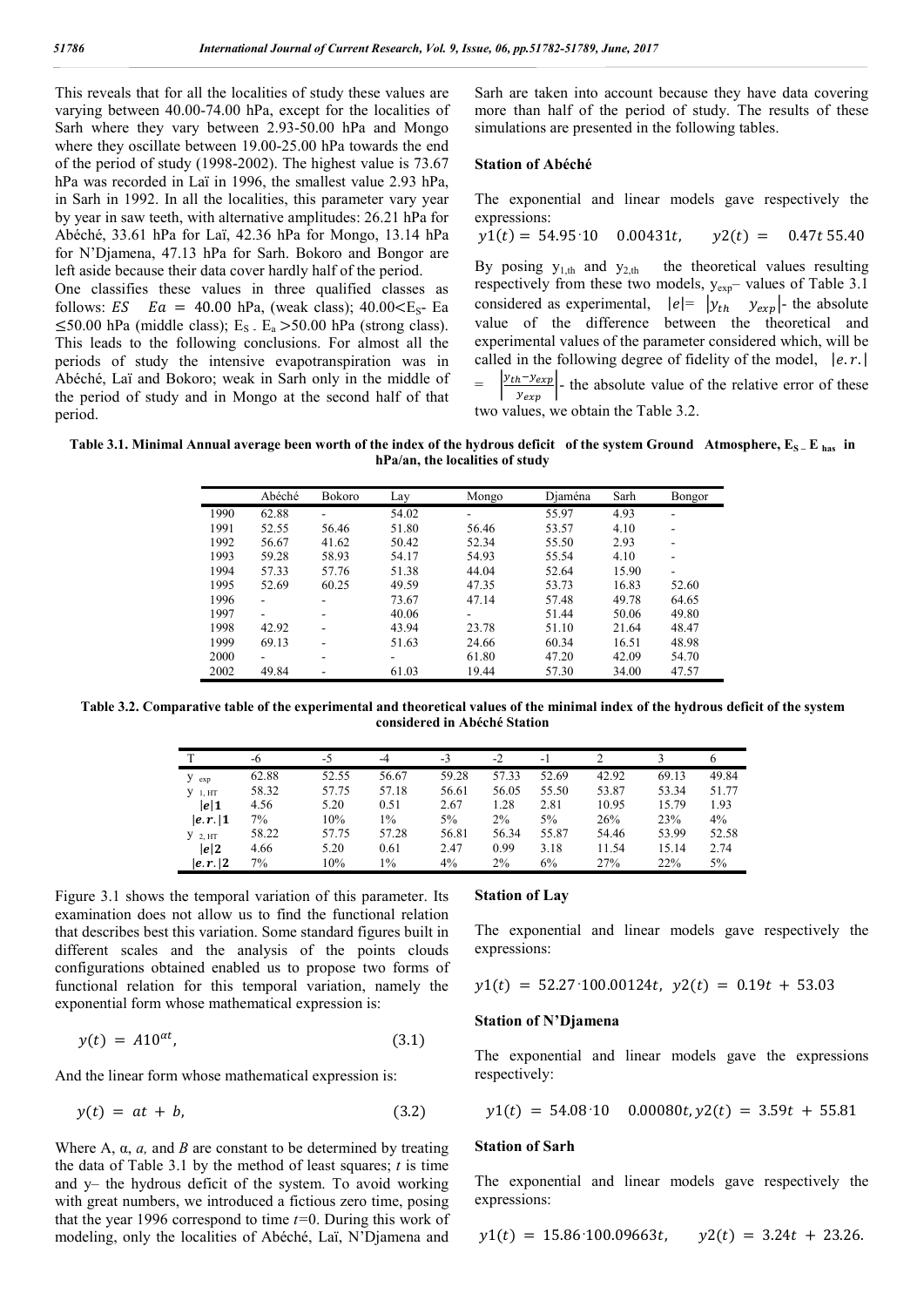**Table 3.3. Comparative table of the experimental and theoretical values of the minimal index of the hydrous deficit of the system considered. Station of Laï**

|             | -6    | -5    | -4    | $-3$  | -2             | - 1   |       |       |       |       |       |
|-------------|-------|-------|-------|-------|----------------|-------|-------|-------|-------|-------|-------|
| $y_{exp}$   | 54.02 | 51.80 | 50.42 | 54.17 | 51.38          | 49.59 | 73.67 | 40.06 | 43.94 | 51.63 | 61.03 |
| $V_1$ , HT  | 51.38 | 51.53 | 51.68 | 51.82 | 51.97          | 52.12 | 52.27 | 52.42 | 52.57 | 52.72 | 53.17 |
| e 1         | 2.64  | 0.27  | .26   | 2.35  | 0.59           | 2.53  | 21.40 | 12.36 | 8.63  | .09   | 7.86  |
| e,r 1       | 5%    | 1%    | 2%    | 4%    | 1%             | $5\%$ | 29%   | 31%   | 20%   | 2%    | 13%   |
| $Y_{2, HT}$ | 51.89 | 52.08 | 52.27 | 52.46 | 52.65          | 52.84 | 53.03 | 53.22 | 53.41 | 53.60 | 54.17 |
| e 2         | 2.13  | 0.28  | 1.85  | .71   | $\frac{1}{27}$ | 3.25  | 20.64 | 13.16 | 9.47  | .97   | 6.86  |
| e,r         | 4%    | 1%    | 4%    | 3%    | $2\%$          | 7%    | 28%   | 33%   | 18%   | 4%    | 11%   |

**Table 3.4. Comparative table of the experimental and theoretical values of the minimal index of the hydrous deficit of the system considered. Station of N'Djamena**

|            | -6    | -5    | -4    | -3    | $-2$  | ÷.    |       |       |       |       | 4     |       |
|------------|-------|-------|-------|-------|-------|-------|-------|-------|-------|-------|-------|-------|
| $y_{exp}$  | 55.97 | 53.57 | 55.50 | 55.54 | 52.64 | 53.73 | 57.48 | 51.44 | 51.10 | 60.34 | 47.20 | 57.30 |
| $Y_1, HT$  | 54.68 | 54.58 | 54.48 | 54.38 | 54.28 | 54.18 | 54.08 | 53.98 | 53.88 | 53.78 | 53.68 | 53.49 |
| e 1        | . 29  | 1.01  | 1.02  | 1.16  | 1.64  | 0.45  | 3.40  | 2.54  | 2.78  | 6.56  | 6.48  | 3.81  |
| e,r 1      | $2\%$ | 2%    | $2\%$ | $2\%$ | 3%    | $1\%$ | 6%    | 5%    | 5%    | 11%   | 14%   | 7%    |
| $Y_2$ , HT | 34.27 | 37.86 | 41.45 | 45.04 | 48.63 | 52.22 | 55.81 | 59.40 | 62.99 | 66.58 | 70.17 | 77.35 |
| e 2        | 21.70 | 5.71  | 14.05 | 10.50 | 4.01  | 1.37  | . 67  | 7.96  | 11.89 | 6.24  | 22.97 | 20.05 |
| e,r        | 39%   | 29%   | 25%   | 19%   | 8%    | 3%    | 3%    | 5%    | 23%   | 10%   | 49%   | 35%   |

**Table 3.5. Comparative table of the experimental and theoretical values of the minimal index of hydric deficit of the system considered Sarh station**

|             |      |      | -4    |       | $-2$  |       |       |       |       |       |       |       |
|-------------|------|------|-------|-------|-------|-------|-------|-------|-------|-------|-------|-------|
|             | -6   | -5   |       | -5    |       | - 1   |       |       |       |       |       |       |
| $y_{exp}$   | 4.93 | 4.10 | 2.93  | 4.10  | 15.90 | 16.83 | 49.78 | 50.06 | 21.64 | 16.51 | 42.09 | 34.00 |
| $V_1$ , HT  | 4.17 | 5.21 | 6.51  | 8.14  | 10.16 | 12.70 | 15.86 | 19.81 | 24.75 | 30.92 | 38.62 | 60.27 |
| e 1         | 0.76 | 1.11 | 3.58  | 4.04  | 5.74  | 4.13  | 33.92 | 30.25 | 3.11  | 14.41 | 3.47  | 26.27 |
| e,r 1       | 15%  | 27%  | 122%  | 98%   | 36%   | 25%   | 68%   | 60%   | 14%   | 87%   | 8%    | 77%   |
| $Y_{2, HT}$ | 3.82 | 7.06 | 10.30 | 13.54 | 16.78 | 20.02 | 23.26 | 26.50 | 29.74 | 32.98 | 36.22 | 42.70 |
| e 2         | 1.11 | 2.96 | 7.37  | 9.44  | 0.88  | 3.19  | 26.52 | 23.56 | 8.10  | 16.47 | 5.87  | 8.70  |
| e,r 2       | 23%  | 72%  | 252%  | 230%  | 6%    | 19%   | 53%   | 47%   | 37%   | 100%  | 14%   | 26%   |

Table 3.6. Values of the monthly index of the atmospheric hydrous deficit  $E_S$ <sub>-</sub>  $E_a$  in hPa/month, in some localities of study

|               | Jan.  | Feb.  | March | April | Mav   | June  | July. | August | Sept. | Oct   | Nov.  | Déc.  |
|---------------|-------|-------|-------|-------|-------|-------|-------|--------|-------|-------|-------|-------|
| Abéché        | 44.03 | 51.77 | 64.70 | 74.13 | 69.73 | 63.33 | 47.42 | 36.58  | 49.48 | 57.27 | 50.91 | 44.63 |
| Bokoro        | 34.97 | 39.06 | 52.56 | 61.57 | 58.08 | 44.26 | 33.00 | 25.12  | 33.53 | 42.21 | 39.69 | 33.56 |
| <b>Bongor</b> | 51.55 | 58.74 | 75.01 | 75.96 | 63.97 | 44.33 | 31.80 | 30.95  | 33.62 | 42.79 | 55.14 | 49.56 |
| Lav           | 58.11 | 66.28 | 77.96 | 71.67 | 54.79 | 43.58 | 32.66 | 30.07  | 33.69 | 44.33 | 59.38 | 54.61 |
| Mongo         | 46.86 | 54.11 | 67.37 | 69.59 | 54.40 | 48.73 | 33.15 | 24.79  | 35.22 | 47.34 | 48.14 | 43.08 |
| Diaména       | 36.47 | 42.56 | 52.50 | 58.24 | 52.82 | 43.88 | 31.14 | 23.75  | 30.10 | 44.67 | 44.93 | 38.16 |
| Sarh          | 21.29 | 25.37 | 29.37 | 29.47 | 23.38 | 7.41  | 13.56 | 12.41  | 13.68 | 16.98 | 20.45 | 20.68 |



**Figure 3.1. Temporal variation of the values of the annual index of the atmospheric hydrous deficit in the localities of study**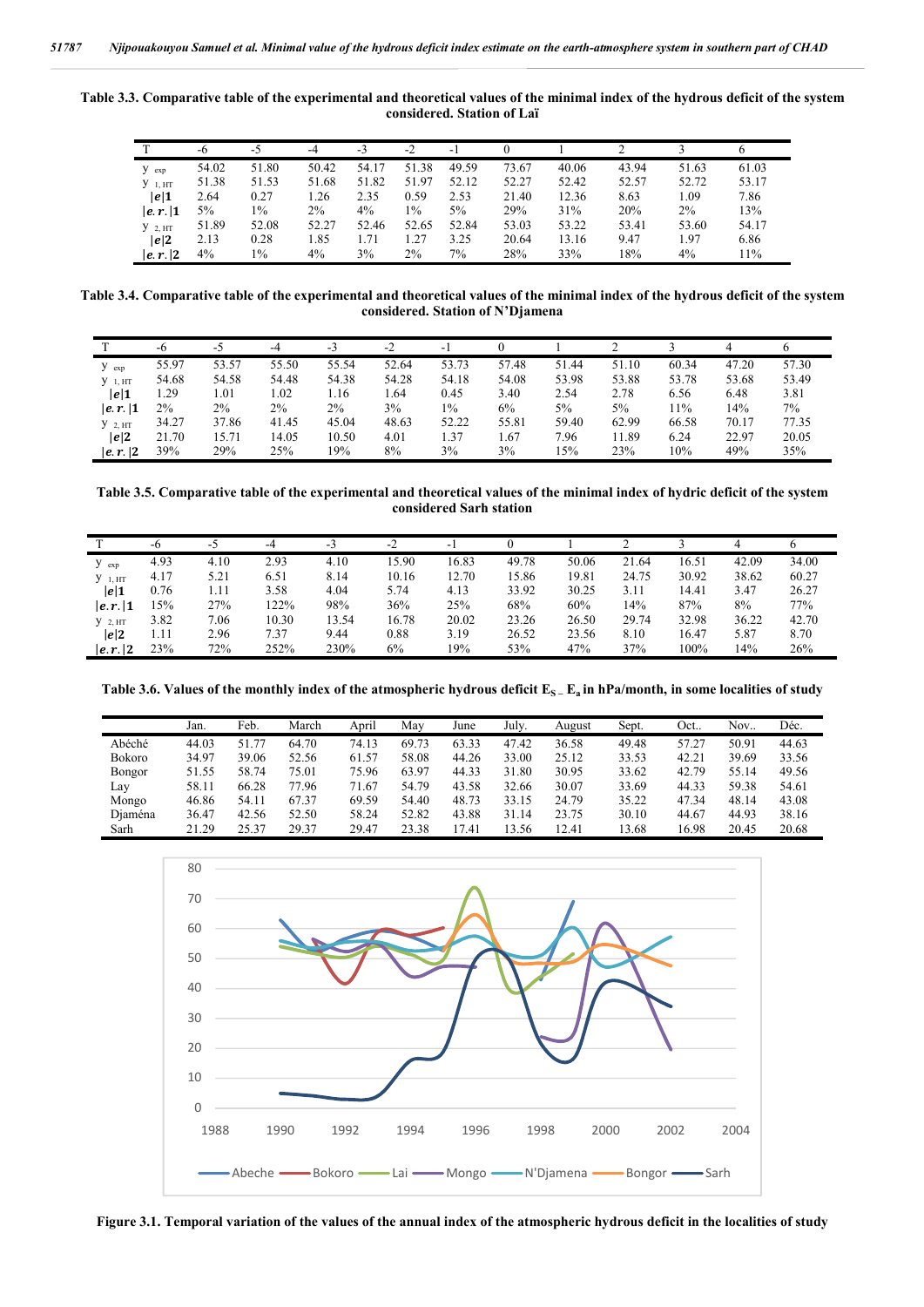The analysis of the results of Tables 3.2-3.5 values makes it possible to conclude that the two models give overall acceptable estimates with acceptable degree of fidelity and those of the relative error seldom exceeding 30% except for the locality of Sarh, where these values are, generally higher than 30%, going even to beyond 250%.

the masses of humid air from Atlantic Ocean to the opposite direction. The locality of Sarh is characterized by the smallest values of this index during all the year. This could be explained by the proximity of some rivers as Chari which attenuates the atmospheric hydrous deficit.



**Figure 3.2. Variation of the monthly estimates of the hydrous deficit**

The localities where the values of these parameters of judgment are higher experienced great irregularities in their chronological series. The authors estimate that this situation constitutes the principal cause of the disparity of the results in certain stations. These models indicate a general tendency to reinforce temporal series of the hydrous deficit index of Earth-Atmosphere system in the area of study because the functions obtained in these models are increasing, except for the locality Abéché. Table 3.6 presents the monthly minimal average values of the hydrous deficit index of Earth-Atmosphere system in the zone of study and Figure 3.2 shows its temporal variation in the various localities considered. It is deduced from this table that the maximum absolute values of this parameter, 77.96 hPa, was recorded in Laï in March and its minimal absolute values, 12.41 hPa, in Sarh in August. From January to April (and once in March), the temporal variation of this parameter is increasing in all the zone of study, which implies intense yearly evapotranspiration at this period of the year. From April to August this variation is decreasing, which indicates a reduction of the evapotranspiration in the area. This period is followed by a period of increasing values of the index with relative maxima between October and November. Temporal variation is explained among other, by seasonal movements of the masses of air. Indeed, at the beginning of September the Intertropical Convergence Zone migrates gradually towards the equator bringing masses of dry air from the Sahara desert till the south of Chad, which explains the increase of the hydrous deficit index. Starting from May the Intertropical Convergence Zone goes up north, which brings

#### **Conclusion**

The present study, the first of its kind concerning Chad in general and this agricultural area in particular, launches a series of other works which will precise the results obtained here and will help to set up an adequate method of the evapotranspiration determination for instance. It gives a minimal size order of the hydrous deficit index for Earth-Atmosphere system. This is a very significant factor in the evaluation of the evapotranspiration whose impacts in agriculture are considerable. It also makes it possible to assess the trends to increase almost everywhere (except in one locality) of the temporal variation of this parameter. The modeling and established functional relations should enable to reconstitute with a good precision the missing climatic values of this index in particular. In general a similar work could be performed to supplement the missing data of other weather parameters in the zone.

### **REFERENCES**

- Benoit SARR, 2003. "Course of evapotranspiration". Regional AGRHYMET Centre, Niamey, Niger. 49p. (in French)
- BOUCHET R.I. 1963. "Real evapotranspiration, Potential evapotranspiration and agricultural production". *Ann. Agron*omy, 14 (5), p. 743 – 824. (in French)
- BOUTELJAOUI Fatah, BESSENASSE Mohamed, GUENDOUZ ABDELHAMID, 2012. "Comparative study